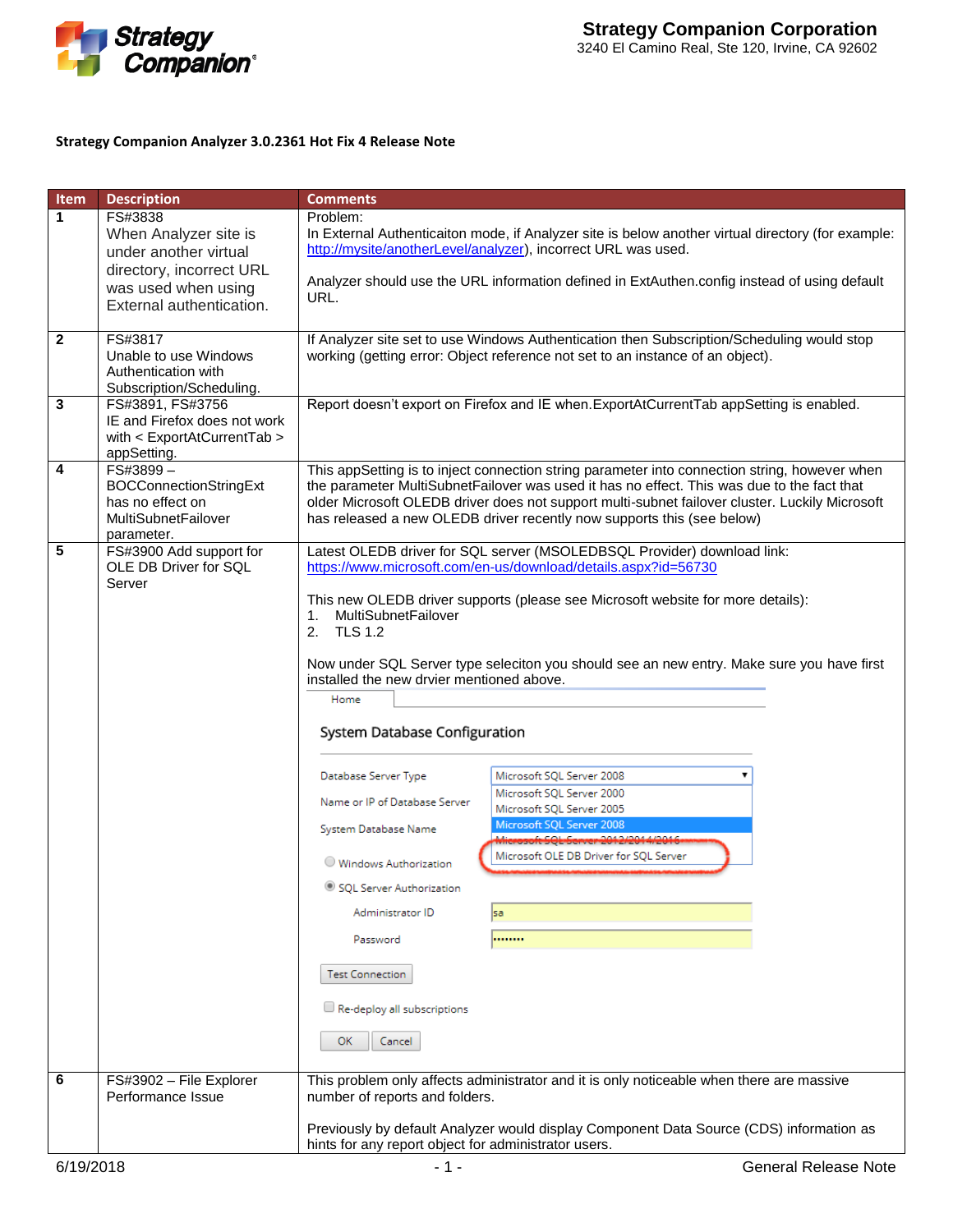

|                         |                                                                               | <b>2008 Reporting Service Link</b><br>苜<br><b>Type: Report</b><br>Owner: VM-ANALYZER\cc<br>Modified Date: 12/30/2012 9:04:15 PM<br>Data Source:<br>Database:<br>圁<br>Cube:<br>However this would impact the performance since this information has to be queried from the<br>database. Therefore now the behavior is reversed, by default this is not shown but you can still<br>enable it by adding the following AppSettings key:<br>add key="Admin.AttachCDSInfos" value="true"/><br>Report CDS information can still be view under Config<br><b>Report RDB</b><br>Execute Config<br>Config Report - **Support Analysis Report RDB<br><b>Bookmarks Component Data Sources</b><br>General<br>Security |
|-------------------------|-------------------------------------------------------------------------------|---------------------------------------------------------------------------------------------------------------------------------------------------------------------------------------------------------------------------------------------------------------------------------------------------------------------------------------------------------------------------------------------------------------------------------------------------------------------------------------------------------------------------------------------------------------------------------------------------------------------------------------------------------------------------------------------------------|
|                         |                                                                               | <b>Data Source</b><br><b>Database</b><br>Cube                                                                                                                                                                                                                                                                                                                                                                                                                                                                                                                                                                                                                                                           |
|                         |                                                                               | Administrator_Support Analysis RDB   Support Analysis RDB   Edit<br>Default                                                                                                                                                                                                                                                                                                                                                                                                                                                                                                                                                                                                                             |
|                         |                                                                               | Or by using List View.<br><b>Shared Reports</b><br>Cube<br>Modified Date Data Source<br>Database<br>Type<br>Owner<br>me<br>**Support Analysis<br>Administrator_Suppor Support Anal<br>Report GNZ\Administrato 5/16/2018<br>Default<br><b>Report RDB</b><br><b>Analysis RDB</b><br><b>RDB</b><br>*Color Samples<br>Adventure Works DW Adventure<br>Report GNZ\Administrato 5/8/2018<br>Default<br>2012<br>Works<br>*shortcut to Simple<br>Shortcut GNZ\Administrato 5/18/2018<br>Report                                                                                                                                                                                                                  |
|                         |                                                                               |                                                                                                                                                                                                                                                                                                                                                                                                                                                                                                                                                                                                                                                                                                         |
| $\overline{\mathbf{z}}$ | FS#3897- Pivot Chart tool tip<br>label represents wrong<br>measure/chart type | While using Column or Area type with multiple measures in a pivot chart, the hint result is<br>incorrect.<br>$\mathbf x$<br>Sales Amount<br><b>Tax Amount</b><br>Measure<br><b>7</b> Tax Amount<br>Chart Typ∈ V (Default)<br><b>Column Chart</b><br>Oisplay<br><b>Line Chart</b><br>Area Chart<br>Secondary Y Axis [ (None)<br>$ \hat{\phi} $<br>Group by measure<br>○Group by series<br>OK<br>Cancel                                                                                                                                                                                                                                                                                                   |